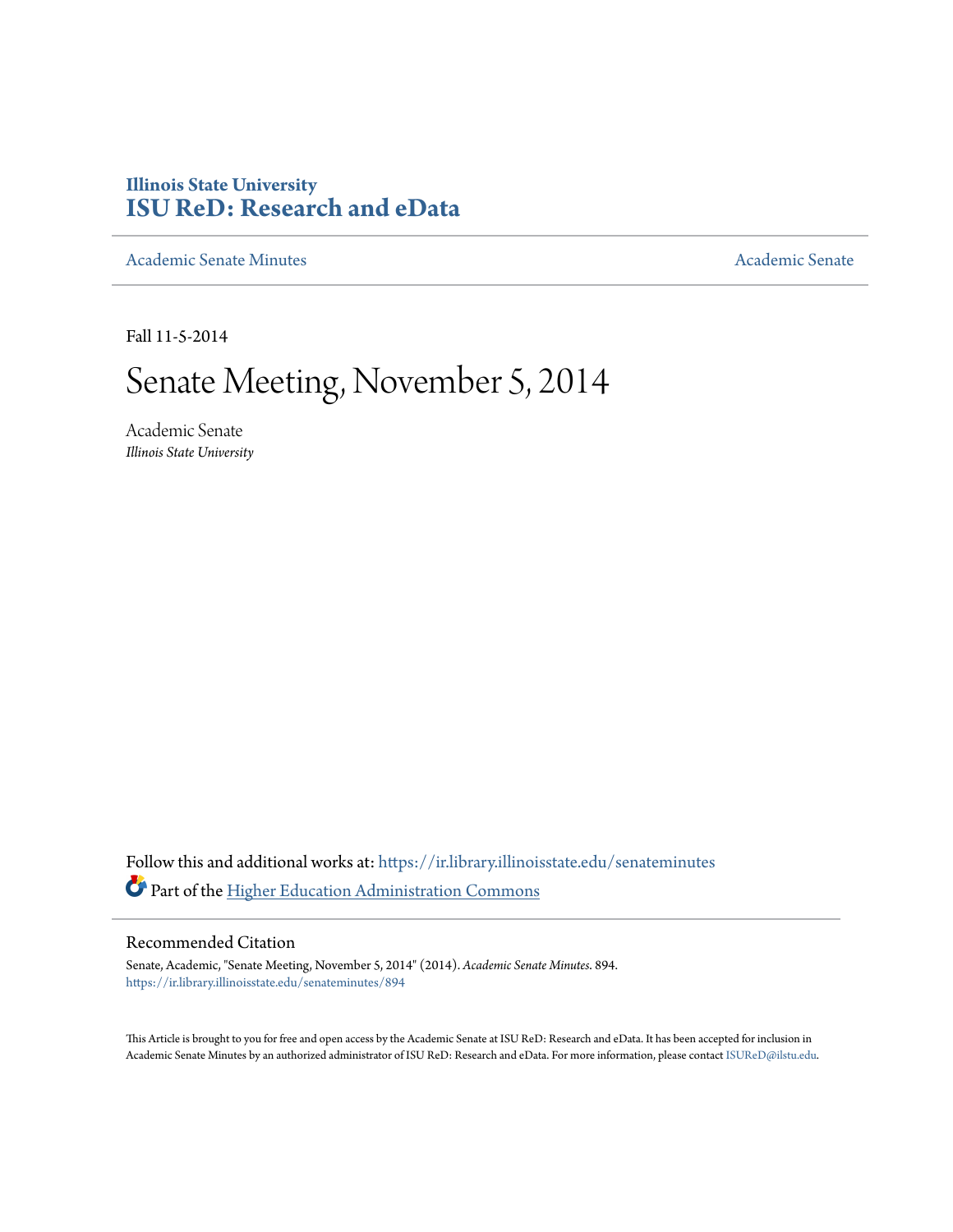## **Academic Senate Minutes Wednesday, November 5, 2014 (Approved)**

#### *Call to Order*

Senate Chairperson Susan Kalter called the meeting to order.

#### *Roll Call*

Senate Secretary Ed Stewart called the roll and declared a quorum.

## *Approval of Minutes of October 22, 2014*

**Motion XLV-105:** By Senator Bushell, seconded by Senator McHale, to approve the minutes. The minutes were approved by all senators, with the exception of Senator Dyck, who abstained.

## *Chairperson's Remarks*

**Senator Kalter:** Congratulations to our very own Senator Lessoff, who has won the Mother Murphy's Peace Standard award from SECA—apparently the top honor this week, though I have no idea what it is!

**Senator Lessoff:** It's a flag!

**Senator Kalter**: Last Wednesday, I attended my first Student Government Association meeting. I'm glad I finally got a break in my Wednesday schedule to allow me to attend, and watch a packed and efficient meeting! Thanks very much to all the student Senators here and other SGA members for their hospitality, especially Senators Joyce, Powers—who did a great job facilitating the meeting, Gallagher, Johnson, Christensen, Mejia, Cassata, Breeden.

The President's office has started forming the search committee for the Vice President for University Advancement search. Please encourage your constituents to serve.

Later on this evening, we will be having two discussions. The Senate will be having a discussion about edTPA, or the Teacher Performance Assessment, that will be replacing the APT, or Assessment of Professional Teaching, in fall 2015 for all our teacher candidates who want to get licensed to teach in the state of Illinois. The Faculty Caucus will later be discussing the Indemnification Act and the legal, insurance, and risk management issues for faculty and departments associated with that Act.

My goal for the edTPA discussion is that we help the Academic Affairs Committee during this important year—prior to full edTPA implementation—to gather in questions and concerns about edTPA and its implementation, that we illuminate and hopefully dissipate areas of confusion that have arisen, that we help the Academic Affairs Committee, the Council for Teacher Education and the Lauby Teacher Education Center inform the campus about edTPA's promise, its significance and its challenges, that we recognize, understand, and appreciate the values underlying varying positions around campus about the pros and cons of edTPA, and that we understand ourselves as being in the midst of a *statewide* and a *nationwide* debate about edTPA, about its scholarly underpinnings at Stanford University, about its potential to reform and improve teacher licensing and teacher quality, and about its potential pitfalls and its foreseen and unforeseen potentially negative consequences.

I hope that this and later discussions will promote a dialogue that will help iron out current and anticipated problems as edTPA is implemented, clarify facts, separate fact from arguments on all sides, and promote both a closer collaboration between the Academic Affairs Committee and the Council for Teacher Education, and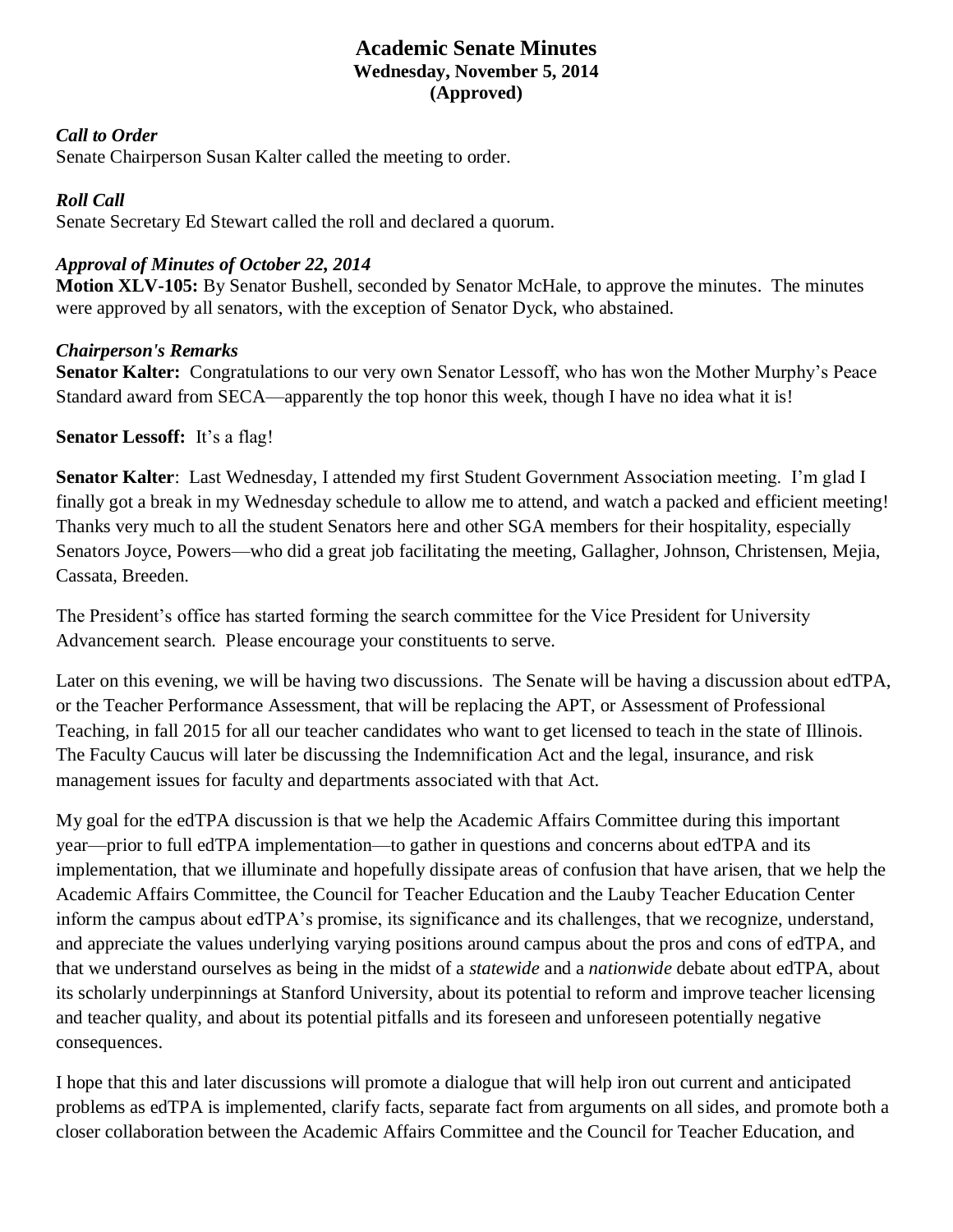more ongoing, widespread campus education about issues affecting our Teacher Education students, programs, and faculty/staff.

My understanding, though it is thin and recent, is that the test which edTPA will be replacing, the APT, is inadequate as a licensure exam, that many if not most teacher educators would prefer a performance-based assessment rather than merely a written exam, and that edTPA tries to be that preferred assessment. However, legitimate concerns and questions have also arisen regarding various aspects of this new form of credentialing and licensure, including the precise ways in which it is being implemented in Illinois. So we should be trying to get those out on the table without judgment as to the answers or the end game.

#### *Student Body President's Remarks* **Senator Joyce:** Hello Everyone,

With Midterms over with it appears the student body is preparing for the end of the semester and finals. This past weekend was celebrated with two great events. On Halloween itself the dean of student's office sponsored The Haunting at State which was a very well attended and a fun event. The Day of the Dead followed Halloween and the University Programming Board, the Association of Latin American Students, and the Gamma Phi Omega International Sorority co-Sponsored an event that involved creating sugar-skulls from clay and other fun activities.

Yesterday was the conclusion of the midterm elections and it seemed as though university efforts to raise awareness of voting paid off. Throughout the entire day I noticed big lines in the Bone, which hopefully means an increase in student voting.

Yesterday also was the first ever Sustainability Forum put on by the Student Government. Our Secretary of Sustainability presented to a group of student's on how to receive funding for sustainable projects, on top of a couple of the student groups presenting their projects. I highly recommend you all to check out the Solar Car Team and wish them luck in the first ever international tournament.

Finally, I would like to conclude, by inviting you all to the first annual Meet Your Dean event, put on by the Student Government Association. This event will be held Tuesday November, 18th from 3 pm till 5. The deans of every college have been invited and many have responded that they will be attending; which will make for a very exciting event. This will give an opportunity for students to come out and meet the dean of their respective college, while also being able to meet their college's Student Senator. I ask that you invite your classes to this event. Not only is this a rare chance for student's to meet their dean, there will also be free food, which seems to grab the attention of us students.

With that, I yield for questions.

**Senator Lessoff**: I noticed students being turned away from voting for various technical reasons related to the registration. I asked my students and they said that they had been instructed to go to downtown Bloomington to the McLean County Election Commission to put in a ballot. Have you heard any reports of that kind of thing?

**Senator Joyce:** To this point, I haven't heard any of that. I walked through here about six times and every time there was a line of about 20 or 30 people. I will look into that. If it was issue, it would have only been for a temporary time.

## *Executive Session:*

## *Request for Endorsement of the Honorary Degree Nominees (Provost Krejci)*

**Senator Kalter**: I will now with your permission do a little changing in the order of the agenda. Our provost must get up to Chicago to the Board of Trustees meeting. So we are going to move into Executive Session to do the request for endorsement of the Honorary Degree Nominees.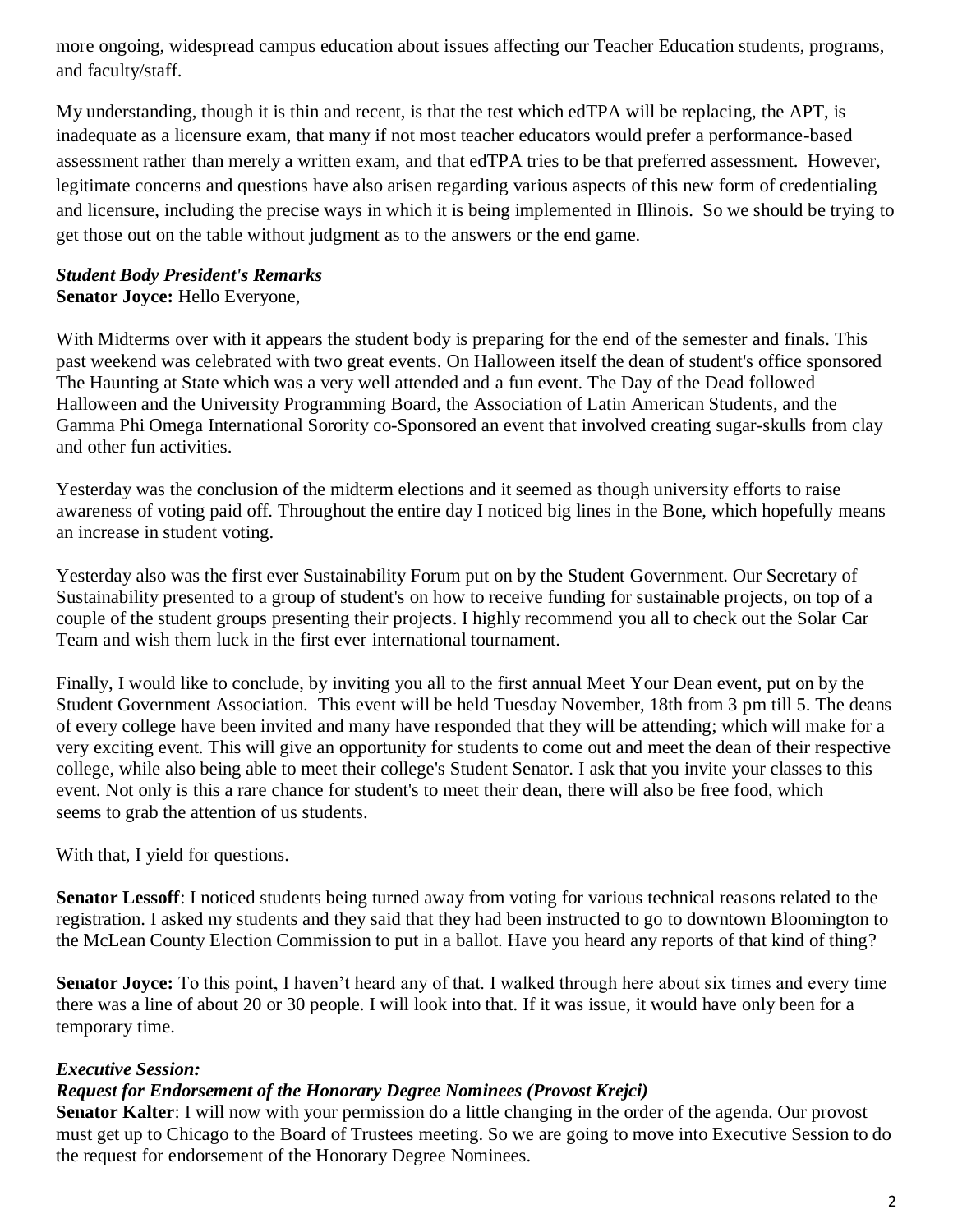The Illinois Open Meetings Act, section 5 ILCS 120/2 section c, 1, allows for closed meetings to consider "The appointment, employment, compensation, discipline, performance, or dismissal of specific employees of the public body or legal counsel for the public body".

**Motion XLV-106:** By Senator Powers, seconded by Senator Cassata, to move into Executive Session. The motion was unanimously approved.

The Senate concluded its business in closed session and returned to open session.

## *Administrators' Remarks*

• *President Larry Dietz – Absent*

## • *Provost Janet Krejci*

**Provost Krejci:** The College of Fine Arts dean search committee is close to being in place. Dan Elkins will be the chair from the Panel of Ten and we have received the names from the college. We are finalizing the last couple of members. We have the students; thank you to Senator Joyce; and the AP and civil service reps. We will be announcing that shortly. We are also parallel playing with the approach for the procurement of search firms. The contract is not yet finalized. The search committee for the Director of the Graduate School is almost complete. I want to congratulate Dr. Fred Smith for giving an outstanding performance last Thursday at a Night Out with the Ancestors: Meet the Neanderthals. I also want to acknowledge the Honors Program that held their first fall festival last Friday.

## • *Vice President of Student Affairs Brent Paterson*

**Senator Paterson:** There are many collaborative efforts that the division is involved with Academic Affairs and other areas, but I wanted to highlight one of those. It is a STEM Fair. The Department of Chemistry, University College and our Dean of Students Office is collaborating with them in an effort to encourage students, especially from underrepresented groups, to become involved in STEM majors. One of our alternative break programs is an international program. Looking at Ebola outbreaks in Ghana, Africa, we decided that going there was not the best thing to do this year. The trip is going to be going to Kenya instead.

One alarming issue is alcohol abuse. This fall, we have had 73 students who have been transported from campus to the hospital because of severe intoxication. Eleven of those were last week. In all of fall of 2013, there were 74 transports to the hospital for alcohol and in fall 2012, 59. I don't know exactly what the cause is. We are going to be looking at that and asking for your and others help on how we may begin to address that with our students.

Our student counseling services has seen a significant increase in the number of students seeking counseling services. In an attempt to address the demand, we have some part-time counselors. We have extended the number of hours that those counselors are working. We are in the process of trying to hire an additional parttime counselor. We do have a counselor on call each day for emergencies. Related to that, we have had 20 students who have been transported to the hospital for psychiatric evaluation. In comparison to fall 2013, we had a total of 18 transports and in fall of 2012, 10 transports. I don't know the cause, but we are looking into that.

The Division of Student Affairs has continued its efforts of diversity and inclusion. Our next step in that was a training program for our directors. We have identified about 25 staff in our division as inclusion practitioners.

**Senator Schneider**: Can you give us any information about an incident in Cardinal Court involving a "bad acid" experience where there was significant injury to students. I would not like to see alcohol tackled without drugs tackled as well. How can we be better informed?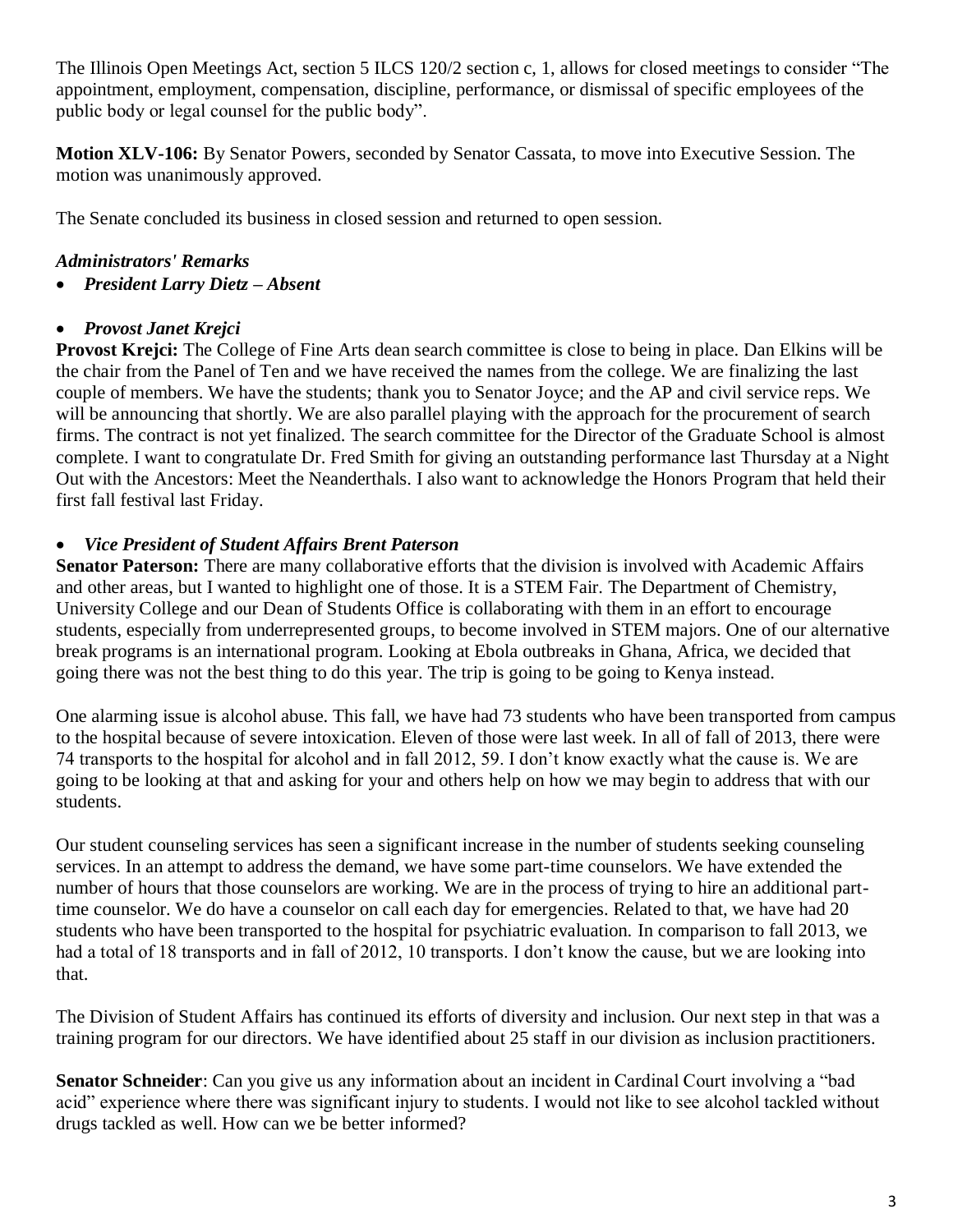**Senator Paterson**: We did have one student in Cardinal Court and I don't know what drugs the student may have been taking. He did have a cut on his head from a window. No other students were injured. The police have a daily summary of incidents on their web page, so you can look at that. I don't think it's something that we would want to broadcast to campus. There are certain conditions for the Crime Advisories that fall under the Cleary Act.

**Senator Thornton**: I wanted to talk about the increase in alcohol abuse. I understand that the freshman class is a much bigger percentage this year. Could the increase in alcohol abuse be a function of that?

**Senator Paterson**: That was my first inclination. We haven't delved into the data thoroughly enough to discover if that is the case or not.

**Senator Holland**: There is an alcohol taskforce on campus which is trying to deal with the issue of student drinking. We have been meeting now for five years. It is not a new thing. When I first got involved with the committee, I was shocked at the level of alcohol consumption on campus; we are in the 95<sup>th</sup> percentile nationwide.

**Senator Breeden**: There was a Crime Advisory for the incident that Senator Schneider was talking about so students were aware that it happened. Also, all freshmen are required to take some sort of assessment that addresses both drugs and alcohol.

**Senator Kalter**: Is there a difference between the Crime Advisories that the faculty and staff receive and the ones that the students receive?

**Senator Paterson**: No. I don't believe that there was a Crime Advisory. I believe that there was a message that went out through social media.

**Senator Winger:** For 300-level classes, what is the grade point average?

**Senator Kalter**: I am not sure whether they have that data, but I know the charts that the alcohol taskforce has put out show a pretty direct correlation between alcohol abuse and grade point average.

**Senator Winger**: Has the taskforce considered addressing grade inflation for raising the seriousness of the environment?

**Senator Holland**: From reports from other schools, the academic rigor has very little to do with alcohol consumption.

**Senator Kalter**: The Student Code of Conduct, which was passed by the Student Government, is now undergoing further revisions. Are there any particular details about those revisions?

**Senator Paterson**: I am meeting with the Dean of Students and we will be meeting with Connor within the next few days to go over what those suggested revisions are.

**Senator Kalter**: My understanding is that it will go back to the Student Government Association and then back to us.

## **Senator Paterson**: Yes.

#### • *Vice President of Finance and Planning Greg Alt*

**Senator Alt:** I will start my report with a follow up to Senator Crowley's question last time related to the budget request item of \$450,000 for edTPA. The request is to meet the professional development needs of the faculty and staff, provide additional support for teacher education candidates and submit portfolios for official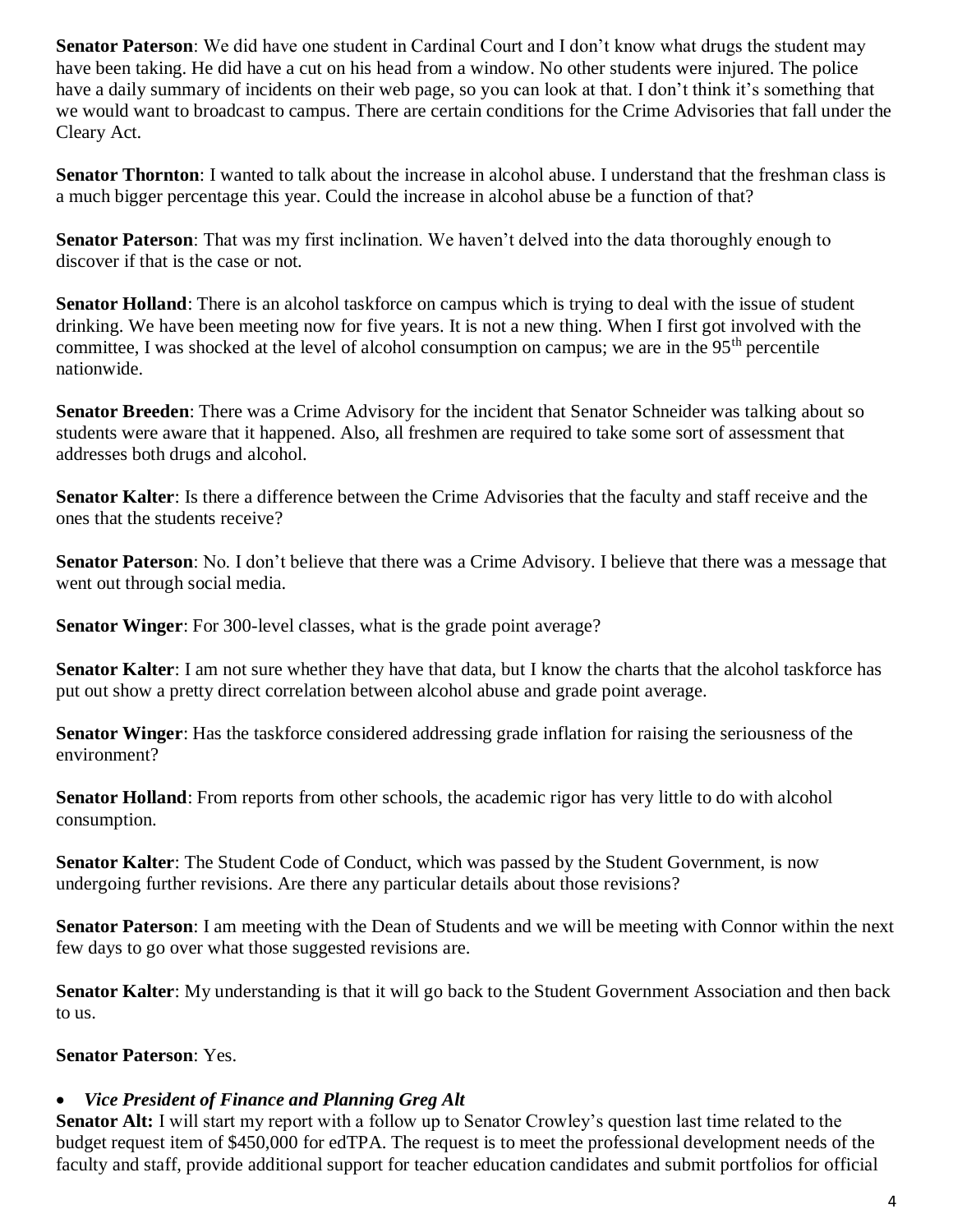scoring. The request is not line item other than allocation of approximately \$300,000 for candidate portfolio development and scoring and approximately \$150,000 allocated towards training and professional development. Some additional context in that request includes that there are about 1,000 teachers at the university who will be submitting portfolios annually at the full implementation of edTPA and they will need support as they prepare to meet the requirements of this assessment, both program completion and licensure. This funding will allow students and programs to gain independent feedback on the performance on the edTPA without any additional financial burden placed on students. The university will use these results to guide improvements to programs in order to ensure candidate success and continue its widespread dissemination of our edTPA efforts and innovations.

The state continues on its schedule for payments of 10% being received of our appropriation to date. Progress on Capen Auditorium continues with completion expected for the beginning of fall 2015 classes, which will require that we extend the lease of the Normal Theatre through the spring semester.

**Senator Holland**: Based on the election results, what do you believe is the probability of a rescission?

**Senator Alt**: It will hinge a lot on the expiration of the income tax increase. With the change of the governor, the current stance of the governor-elect is that the income tax would not be extended permanently, but would be phased out over four years back down to the previous 3%. My opinion is that because it would be a phase out, that we would have a better than average chance of avoiding a mid-year rescission. I do think it would be followed by some kind of budget cutback for FY16.

## *Committee Reports:*

#### *Academic Affairs Committee*

**Senator Crowley:** We passed a resolution to reduce the number of hours a student needs to be here at ISU in order to get academic honors and that will be brought to the Executive Committee.

#### *Administrative Affairs and Budget Committee*

**Senator Lessoff:** The Executive Committee referred to us the proposed double B.A. policy to investigate its budgetary implications for different departments and colleges. The other matter that we discussed is that the committee is charged by university policy to review the forms for annual evaluations of chairs and directors and deans. We discussed the procedure and timetable.

**Senator Schneider**: Could you explain the review of the chairs and directors and deans administrator evaluation review?

**Senator Lessoff**: The university policy says that our committee is among the various bodies to review and approve these forms. We are one of the channels that they go through.

**Senator Schneider**: What forms are you referring to?

**Senator Lessoff:** The annual evaluation forms.

**Senator Schneider**: In the College of Applied Science and Technology, the college has adopted the IDEA evaluation and each college has different evaluative tools.

**Senator Lessoff**: That's true, but nonetheless, we have the obligation to review them.

**Senator Schneider:** With the recommendation to adopt or change?

**Senator Lessoff:** Yes, the policy reads 'all college councils or equivalent bodies are charged with developing questions appropriate for dean, department/school chairperson/director reviews. These questionnaires will be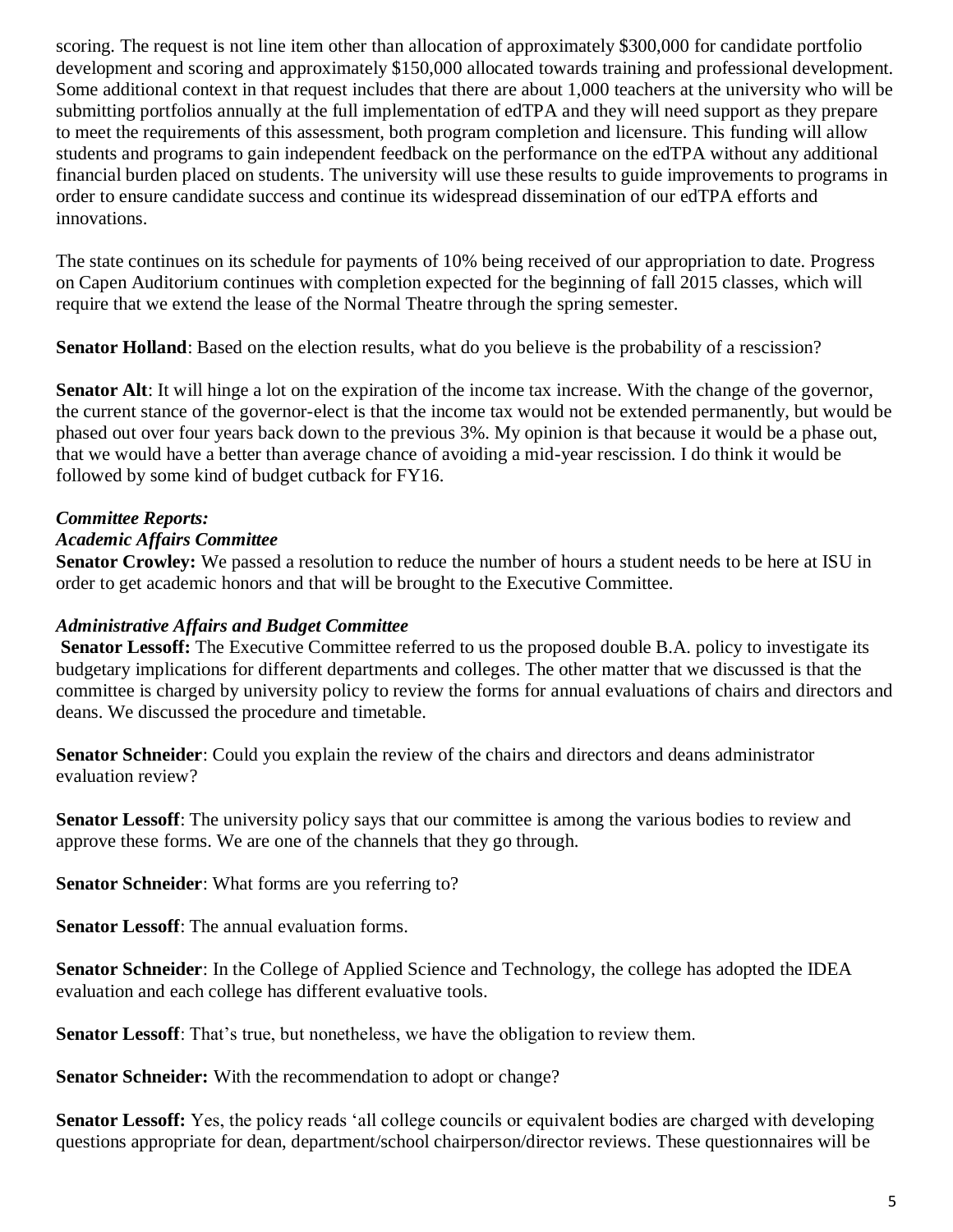submitted for approval to the Chairpersons/Directors Council, the Deans Council, the provost, the president and the Administrative Affairs and Budget Committee of the Academic Senate.'

### *Faculty Affairs Committee*

**Senator Horst:** We finalized our wording for the Honorary Degree Policy. We finished our discussion of the pension and sabbatical issue. We started discussion on the dismissal and suspension language that has been put forward to us by the Provost's Office and we began a review of the Distinguished Professor Policy.

**Senator Kalter:** Were the pensions and sabbaticals tied together?

**Senator Horst**: There was an issue when people were taking a full-year sabbatical close to their retirement age and that was negatively affecting their pensions. We advocated that this be communicated to faculty effectively. We are working with the Provost's Office to develop language saying if you are taking a sabbatical close to retirement, you should see your HR officer.

## *Planning and Finance Committee*

**Senator Rich:** We had an information session related to financial sustainability. Our guests were Provost Krejci and Chuck McGuire. Our topic was revenue and costs associated with instruction. General revenue and the income fund are the primary sources for supporting our core mission and a significant portion of these funds support direct instruction. On the cost side, ISU has relatively low costs of direct instruction, however, not low cost for such things as academic student support and student services. The distinguishing feature usually associated with high cost is small class sizes and ISU is unusual among our public peers and view that as a strategic advantage for the university. We also touched on a number of cost saving strategies elsewhere, including proliferation of online courses, instructor qualifications and status and increased international student enrollment.

## *Rules Committee*

**Senator Bushell:** We reviewed and approved an addition to the Blue Book for the Planning and Finance Committee and also CFA Bylaws. They came back to us after a few additional changes from their college council. We reviewed and approved those as well. We will send those two documents to Exec. Also, we began discussion on the Academic Senate Bylaws.

**Senator Horst**: Since it took several years for the fine arts bylaws to get through the Rules Committee, will they have to revise their bylaws almost immediately because it is on a five-year cycle?

**Senator Bushell:** Common sense would say the clock starts when it gets approved.

*Discussion: edTPA and K-12 Issues (Elisa Palmer, edTPA Coordinator; Deb Garrahy, Director of Clinical Experiences and Licensure Processes; Lynn Steffen, Assoc. Director of Clinical Experiences) Related Documents: 1) 105 ILCS 5/21B-30 Section of the Illinois School Code 2) 25.720 Section of the Illinois Administrative Code 3) edTPA Details – Email from Amee Atkins, COE Senior Assoc. Dean 4) edTPA Overview 5) edTPA and ISU History 6) Core Components of Effective Beginning Teaching 7) 2013 edTPA Field Test Summary Report (Distributed by Email Only)*

**Senator Kalter:** We are going to be limiting this discussion to about 20 to 25 minutes because we do have other business tonight. We are trying to get questions on the table and start a dialogue.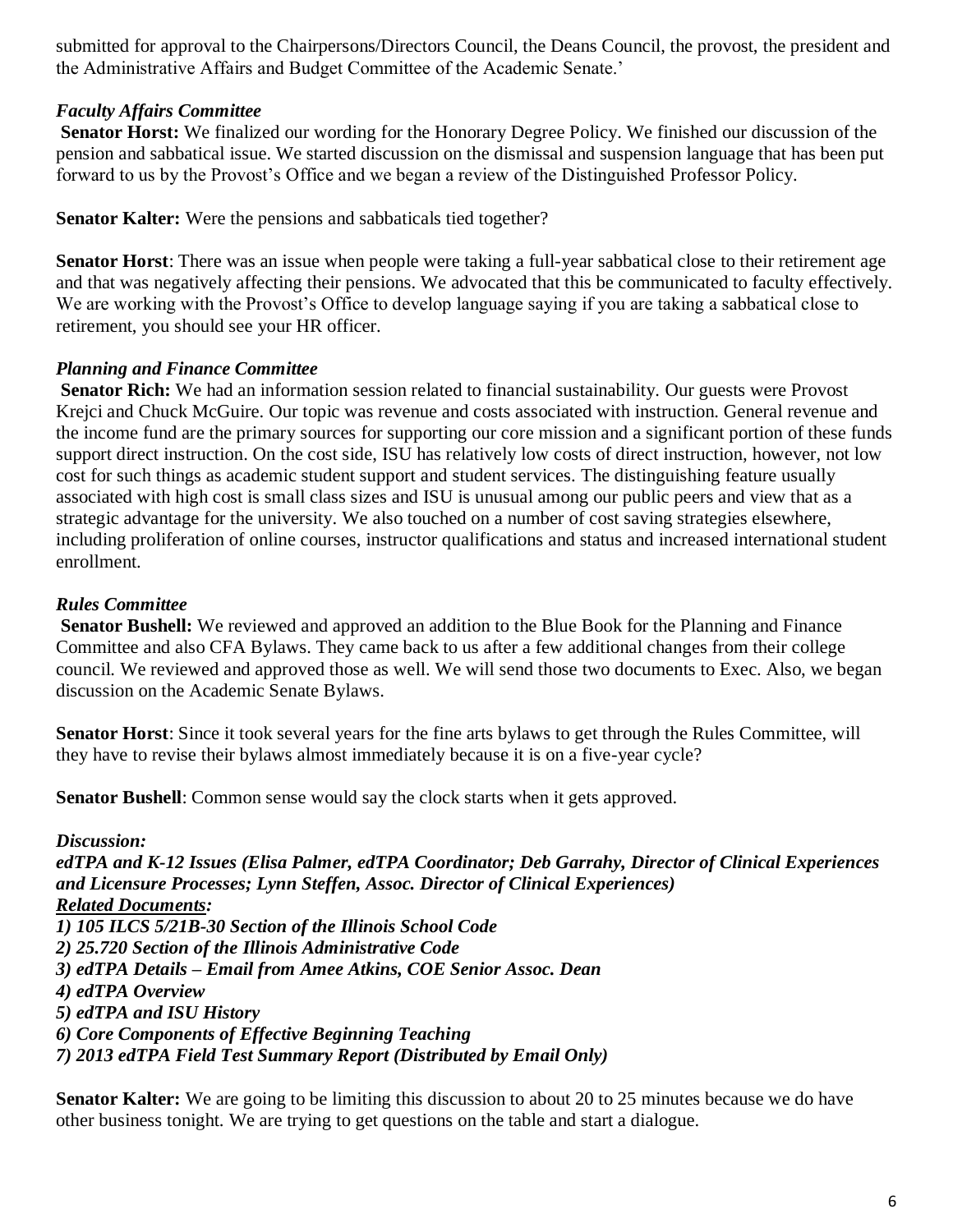**Director Garrahy:** edTPA may be a recent conversation for the Senate, but it has not been a recent conversation for the Council for Teacher Education. On October 18, 2011, when the council voted unanimously to have a fall 2013 campus implementation date, it has provided us with an outstanding opportunity for our teacher candidates. ISU is leading the way in edTPA nationally. A point of clarification: edTPA has not officially been designated to replace the APT Test.

**Senator Crowley**: I think the concern today is not so much the effort to be excellent; it is a matter of trying to sift out how do we do this. How do we go about implementing edTPA? When we embraced it on the outset, we did not quite fully know what we were embracing and this is why we are doing this here tonight. We are discussing what it is that we are doing and is it good for our students. What is the problem that edTPA is addressing on our campus? What data supports that there is a problem and how do we know that the proposed solution actually addresses the problem? Are we concerned about the role of Pearson Publishing Company and how have we gone down the road of checking it out with ISU General Counsel to see that there is no misstep in terms of private business and public education?

**Coordinator Palmer**: One of the questions was what is the problem at ISU that edTPA is attempting to solve. edTPA is a state-mandated assessment as of fall 2015. Therefore, CTE decided to implement it two years ahead of time so that we could get the infrastructure in place to help our candidates be successful.

**Senator Stewart**: If a student fails edTPA, what can be done to get them up to snuff so that they pass? But the big question is degree granting. Is there anything in edTPA and the state mandate that says that students don't get their education degree if they don't pass?

**Coordinator Palmer**: There was a joint letter released by the ISBE and the IBHE last year giving the universities the option, but the way the school code is written, there are limited options when it comes to that. Here is what it said: "For students unable to successfully complete these requirements, an institution may issue a degree, provided all required credits have been earned and graduation requirements have been met. However, the issuing institution must clearly designate that the student has completed the degree, but has not met requirements leading to completion of an approved teacher preparation program. An institution may consider a variety of approaches in making this designation."

**Senator Powers**: If they do not pass the edTPA before graduation, are they allowed to take it after they graduate?

**Coordinator Palmer**: Currently, we are working through those processes with the Council for Teacher Education. We have been working for the past 14 months for a retake support system to get candidates as quickly to degree and licensure as possible. We will be bringing those recommendations forward to CTE over the next six months.

**Senator Johnson**: I am a student in Special Education and some of my professors have told me stories of students working on the edTPA doing the video section and then they have a student that they are working with in the video who suddenly can't come to school or is gone for a number of weeks because of personal issues. In a situation like that, what would occur?

**Coordinator Palmer**: Normally, in those situations, they would simply choose another focus student to work with for the assessment.

**Senator Kalter**: Is it difficult for students to find another student?

**Coordinator Palmer**: No, not in those settings. That is not what we have experienced.

**Senator Kalter**: So even for a situation in Special Education as opposed to another kind of classroom, the student is able to find another student to work with and to film?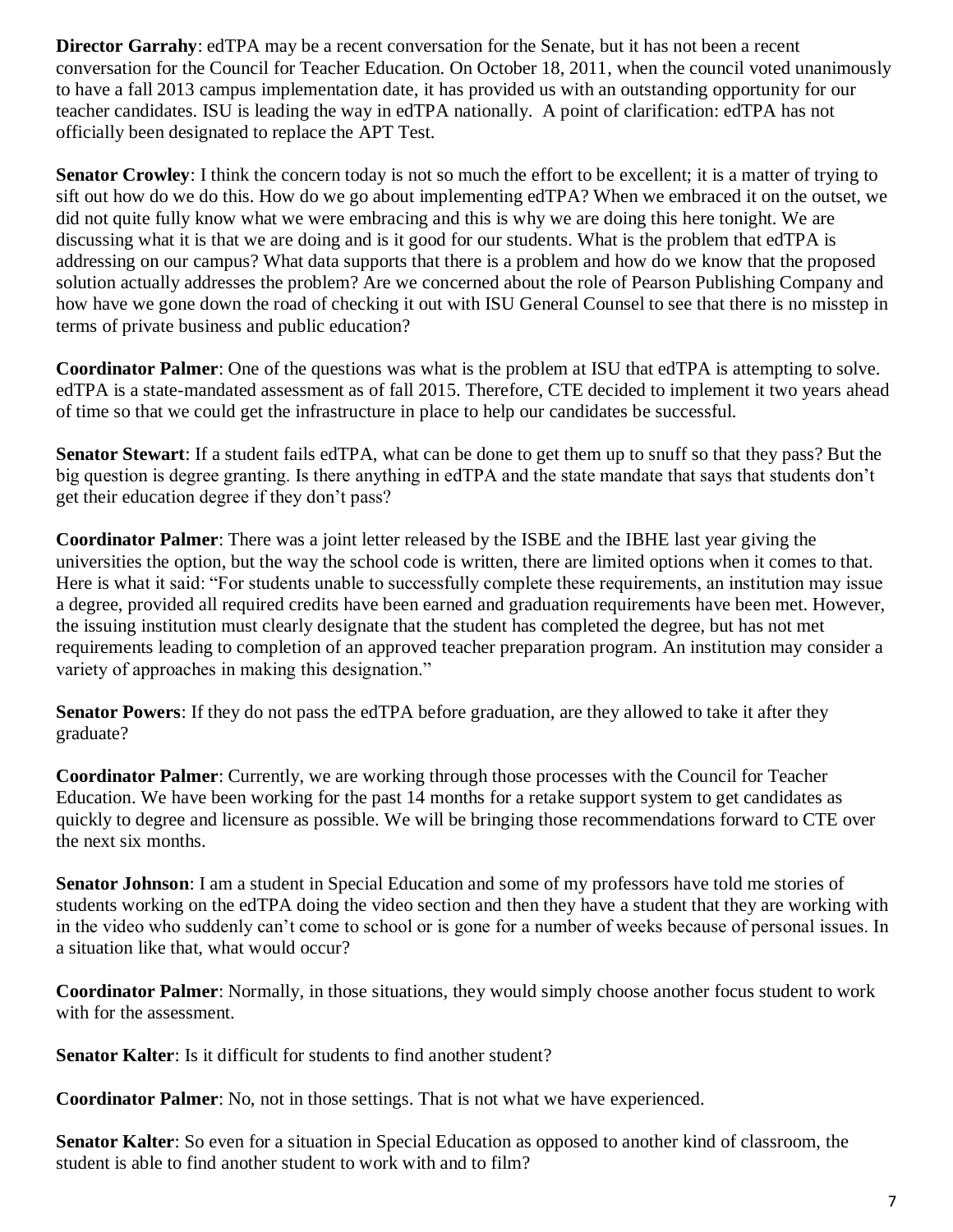**Coordinator Palmer**: Correct. For Special Education, especially, we are in situations where they cannot video because of privacy or security reasons and there is a method that we can request that they not have to video and that is paperwork that I submit.

**Senator McHale**: Do they go through IRB for this process?

**Coordinator Palmer**: No.

**Senator McHale**: I am not sure what this body is deliberating. Can that be clarified? Are we just getting filled in or are we going to make some decision?

**Senator Kalter**: The Council for Teacher Education is an External Committee of the Senate that reports to the Senate through the Academic Affairs Committee. Given that this is the year before this is all being implemented, they are working on some things that may eventually come through the Senate. Usually, when an External Committee works on things, there are two kinds of things that come to the Senate as opposed to just being decided by an External Committee. One is policy level changes that might go in the undergraduate catalog and the other kinds of things are curriculum changes. One of the things that is happening as a result of this joint ISBE/IBHE letter was an issue under Dr. Bowman about our institutional academic freedom. We sort of won, but because the way licensure works, we won that point, but because we issue the licenses, not much is different from whether we had done that or not.

CTE is going to be looking at things like what happens when students do not pass their teacher education program. In some majors, that is not a very difficult thing because all of the requirements that they would have taken for an English Education major can be used as electives and they can just get an English major. There are other degree programs that may be looking at the need to change programs and those kinds of things come up to us through the CTE and also the UCC. Those are the kinds of things that we are making sure we can work out.

**Assoc. Director Steffen:** We do not issue licenses. We notify the State Board of Education of those students that complete entitlement programs.

**Senator Kalter:** I am glad that you clarified that. The Senate has a letter from Associate Dean Adkins talking about how they wanted us to stamp on the transcript "Not for Licensure" and the way she put it is that is not the Illinois State way. I am wondering if it is the State of Illinois way. What do you think their logic might be of having that permanent record of failure on a transcript?

**Assoc. Director Steffen**: It can impact their ability to get licensed in other states as well. If you have that on a transcript, then everyone knows that it was some sort of a quasi-education program that the student went through, but it did not prepare them to be a licensed teacher in Illinois. To give somebody a degree in education who can't be a teacher in Illinois presents some moral problems for teacher ed and ISU.

**Senator Ellerton**: IRB approval is required in so many of the interactions we have with children. Is there any ethics IRB approval needed because these videos are going out to other people?

**Coordinator Palmer**: The parents of every student who appears in a video signs a special form that outlines who will be allowed to see that video.

**Director Garrahy**: I have worked with our General Counsel on having an edTPA statement included in our school contracts with all of our school partners across the state. It is in the contract that they sign to accept our student teachers.

**Senator Ellerton**: The transparency of requirements in specific curriculum areas is very important because assessors of the tapes may have different interpretations of what is meant by the different aspects that students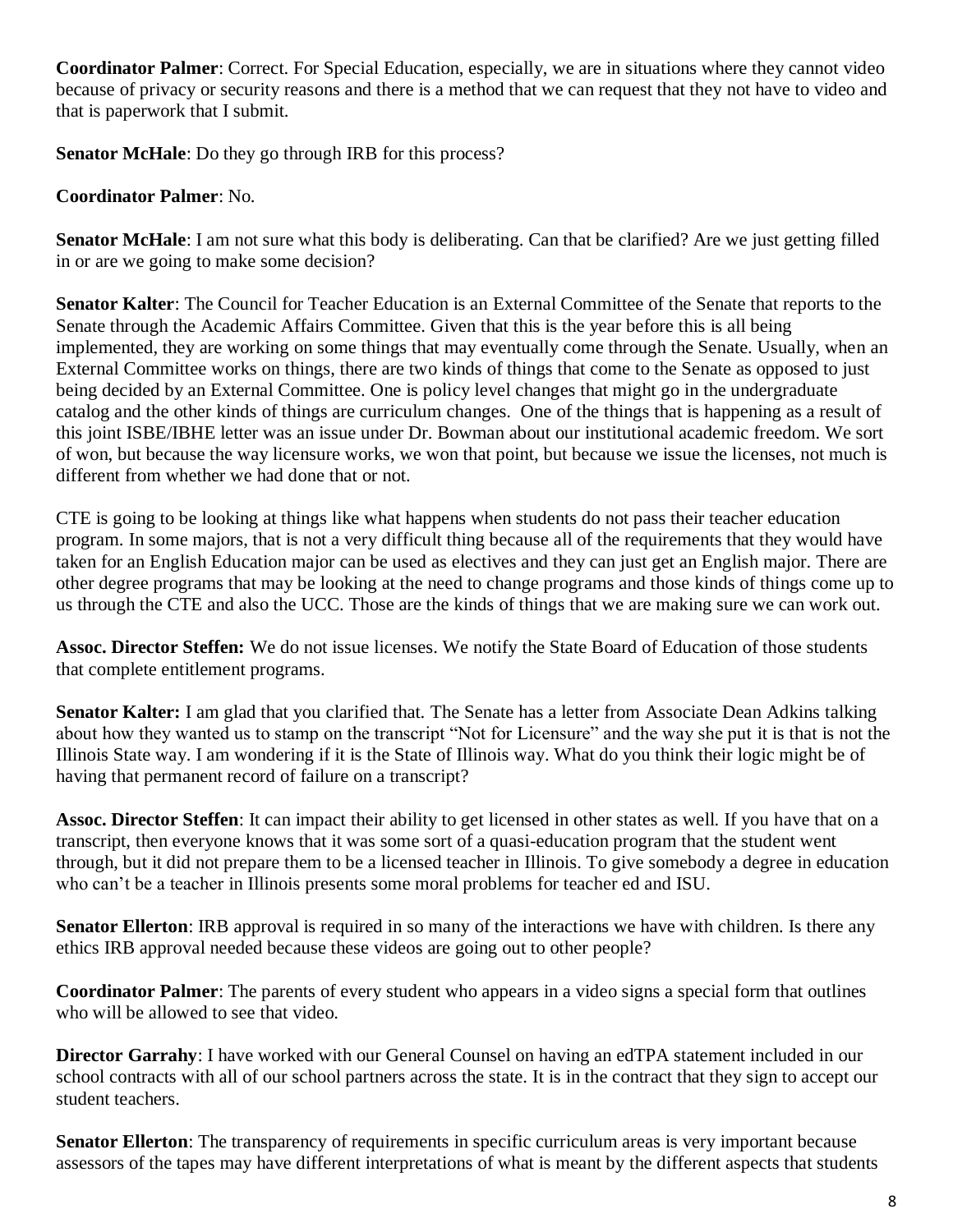are expected to fulfill. To what extent is that going to be shared and flexible with interpretation? The expectations for some of the planning and some of the work with students, how is that shared with students and how flexible is that going to be?

**Coordinator Palmer**: Each content area has their own assessment handbook. The assessment is structured similarly for all content areas, but within each handbook, there are some differentiations based on the content area. We are also working with programs to backwards map and embed edTPA related activities and terminology into their coursework leading up to student teaching.

**Senator Kalter**: Eight members of the English Education Department wrote a very thoughtful letter. One of the things they are worried about, you don't necessarily have to respond to it here, but I wanted you to be aware. Apparently, some of the scorers that Pearson has hired can have subject area test scoring even though they have had only one student from that area in their classroom. What Senator Ellerton is bringing up is are the people scoring the exams qualified and is Pearson and SCALE checking that well. Two other things I wanted to bring up. They have found instances where students are either being able to game the exam or plagiarize the exam. I think we ought to have that on our radar. The other thoughtful thing that they wrote is that people around the state, especially in the Chicago area, are concerned about how this plays into recruitment of diverse students because there is "a complete absence of research documenting the performance of subgroups distinguished by race, ethnicity and/or language variation." If we are collecting concerns, those are three of the several concerns.

**Senator Ellerton**: Another concern is to what extent is this introduction of edTPA going to dominate and make us change our curriculum?

**Coordinator Palmer**: One of things with the scoring issue was actually discussed in documents you were given for tonight in terms of whose hired for scoring, the training process they go through, etc. To address the subgroups, if you look at the technical report from 2013, I believe there is some data there about the different subgroups and the mean scores of their assessment.

**Senator Kalter**: We shouldn't necessarily dismiss that example; we should investigate it.

**Senator Schneider**: These women and the Dean of the College of Education have been working on this for 14 months on a state mandate. I am not really sure why we are talking about this, why the concerns are only now being raised when this information is being shared throughout campus. The dean of the college is not able to come here to address the concerns.

**Senator Kalter**: These concerns have not just come up. They have been bubbling up over the past several years. We did invite the dean and because he couldn't come, we wanted to make sure that because of the short implementation time, that all of this is aired finally. We decided on the conversation and hopefully the dean will be able to join us at a future date.

**Senator Schneider**: If these concerns have been bubbling up for years, why are they just now coming to the forefront?

**Senator Kalter:** That is an excellent question.

**Senator Gizzi**: IBHE-FAC dealt with this about two years ago when the mandate came about. We talked directly with the board about it. It seems that you are doing a wonderful job of implementing this. The one question I recall from IBHE-FAC was about the cost to the student. How do we help our students deal with this cost issue?

**Director Garrahy**: We are being given the credit for this. We are just the messenger. This goes back to every teacher education faculty in your departments because this is one additional item for a faculty member to deal with that may not always appear in an SFSC or DFSC. This might be something that may be overlooked and I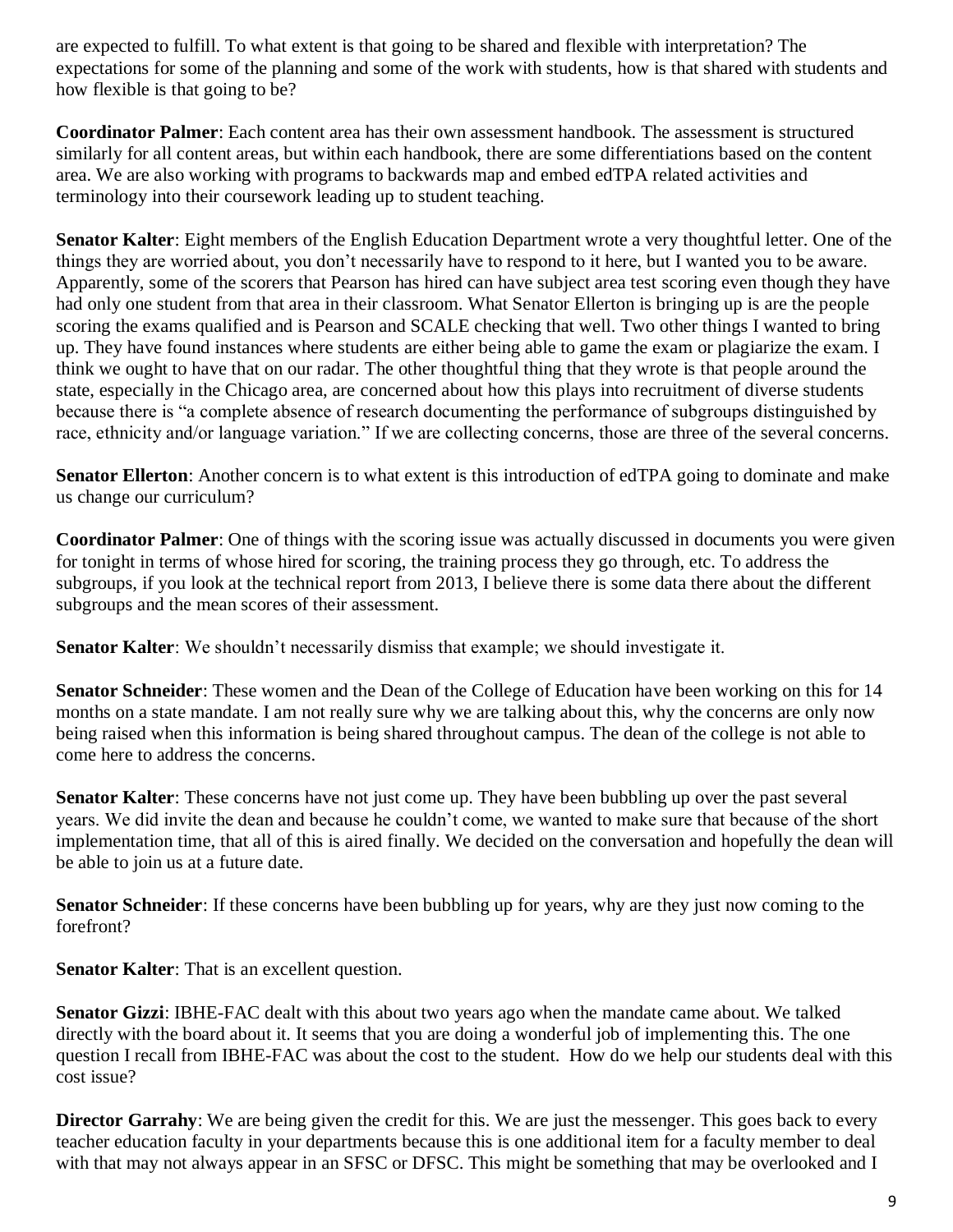have brought copies of the five-page report that was sent to the Senate electronically. Senator Gizzi, to go back to your question, this is a concern. It is a \$300 fee in addition to all of the other requirements our teacher candidates must meet. That includes an annual criminal background check. So, it is a concern, especially when you have 1,000 student teachers a year. I do not have an answer for you.

**Senator Horst**: I am wondering how we are moving forward with this. Do you have a plan of maybe creating a document that would discuss our strategies for implementation and for addressing some of these problems and is there a document that is going to come forward to the Senate this year so that we could deal with something a little more concrete?

**Coordinator Palmer:** In terms of which aspect?

**Senator Horst**: Are you thinking of developing a document about this whole issue?

**Coordinator Palmer**: We have several documents about the assessment.

**Senator Horst**: We have a lot of documents here. There are a lot of issues floating around and it would be nice if we could address it more coherently.

**Coordinator Palmer**: I think if the questions were sent to us, we would be glad to develop a document.

**Senator Kalter**: One of the things that the Executive Committee talked about in planning a discussion about this was indeed to collect questions, sort of in the same pattern as the Gen Ed taskforce discussion a couple of years ago where we had a big discussion and then sent it to the Academic Affairs Committee. One of the things I would suggest is to ask if your constituents have questions; we are going to collect those and send them through the Academic Affairs Committee to be discussed and have a dialogue between CTE and the Academic Affairs Committee about how are we working out these particular issues. Some of these issues cannot be worked out at ISU. Some of them are issues that ISU hopefully at some point will advocate with the state about. One of the things that has not yet been brought up is that many of the students because of the marrying of licensure to graduation are taking edTPA in the first eight weeks of student teaching rather than as a final exam. That is a pretty serious concern. The question is can we get a list of questions and concerns and have an ongoing conversation to see who is going to be working those out, how do we get those worked out, how do we get the communication out.

**Senator McHale**: My question is related to Senator Gizzi's. So what you are telling us is that Pearson has a monopoly on the accreditation of our teachers in the State of Illinois. How much money is Pearson making per student with their monopoly here and how much is Pearson making as they have a monopoly on all of the teacher education assessment in the whole state and is this a new thing where a corporation is solely responsible for the accreditation of teachers?

**Coordinator Palmer**: I am not going to address the other state tests, but I will address edTPA. I think there is a misconception about who has designed the assessment, who trains the scorers and those types of things.

**Senator McHale**: I was worried about the money.

**Coordinator Palmer:** This assessment was designed by Stanford University. They are actually the ones who own the assessment. The own the handbooks, the design all of the trainer materials. Pearson is their operational partner through which all of the electronics for submission, reporting of scores, etc. occurs. Currently, from what I have read, Pearson is actually losing money on the edTPA because of the amount of training and those types of things that are going on. Other than that, I can't address the rest of the question.

**Director Garrahy**: That was a state-level decision, not an Illinois State level decision.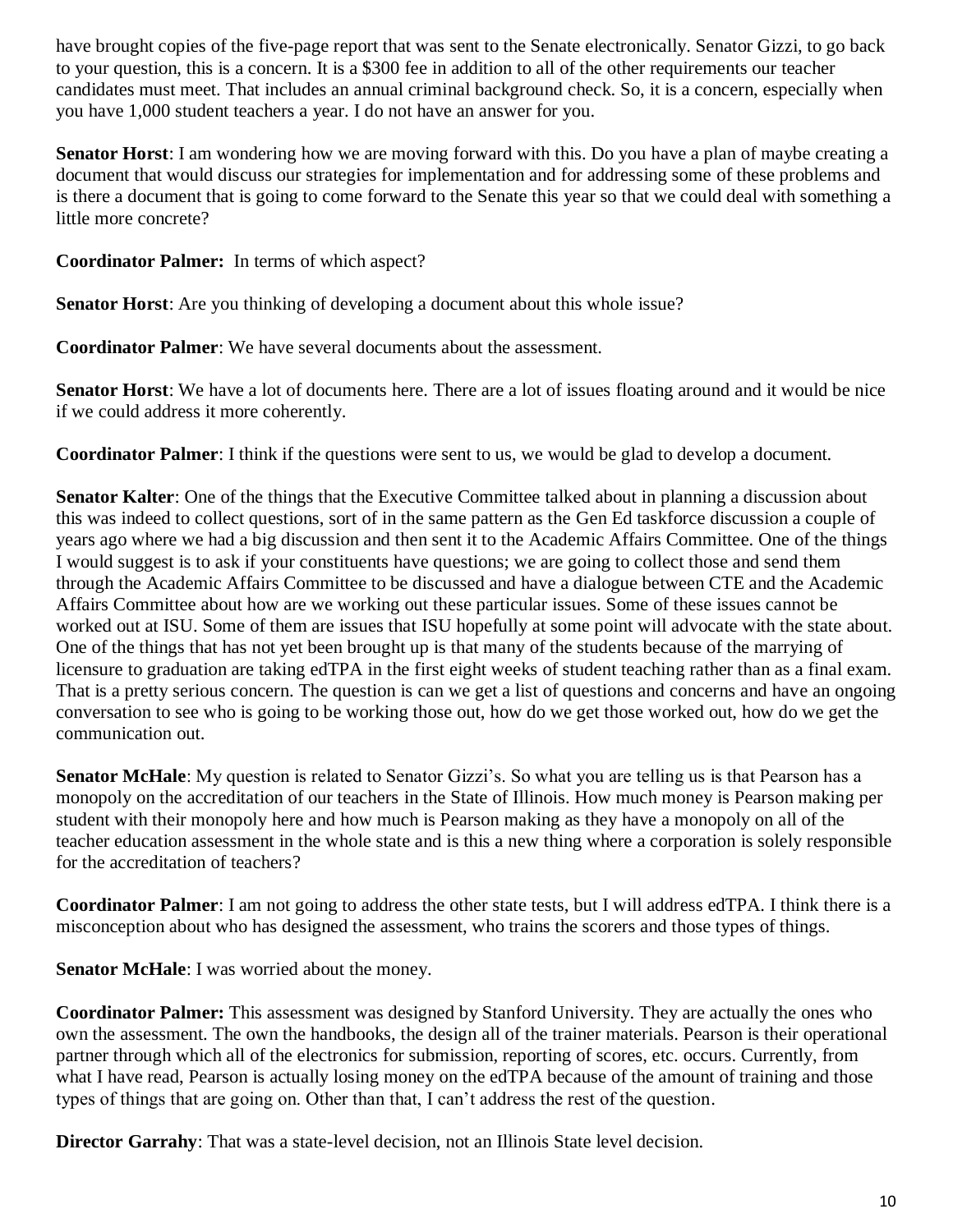**Assoc. Coordinator Steffen**: Throughout the country, many of the states have licensure exams and they usually join up with one of the two major testing companies, Pearson or ETS. In our case, Illinois chose to have an Illinois specific test developed. They put out their bids and they went with National Evaluation Systems and then they were bought by Pearson.

**Senator Eckrich**: Is it correct that the state said we had to have a performance assessment and they recommended Pearson or did they dictate Pearson.

**Assoc. Director Steffen**: The legislature said all teacher candidates have to pass a performance assessment that would be selected by the state superintendent in conjunction with the State Educator Licensure Board. Basically, they chose edTPA, which really was the first national level test that was emerging. In fact, it is the only one that is out there right now. It was really a decision between SCALE, the developers of this assessment, to team up with Pearson for the actual implementation piece.

**Senator Eckrich**: I misspoke. My question was about edTPA, not Pearson. So it was the state superintendent's recommendation that we go with edTPA?

**Assoc. Director Steffen**: We had no decision in that. At the time they were making the choice, it was really the only national assessment out there.

**Senator Kalter**: I am going to wrap up the discussion, but I can see by the discussion that there are still questions; you can send them to us, either Senator Crowley or the Executive Committee and we will forward them on. I think it is important for us to remember that this is a controversial topic. The people who are concerned about it are not outliers. Thank you to our guests.

#### *Action Items:*

#### *10.10.14.01 Honorary Degree Policy - Revised (Faculty Affairs Committee)*

**Senator Horst:** I want to include a friendly amendment that was drafted after Senator Bushell's comment under the nomination section. We are going to delete the first sentence and replace it with: "The committee will solicit nominations for Honorary Degrees and make recommendations to the President."

**Motion XLV-108:** By Senator Horst to approve the Honorary Degree Policy, as amended by the friendly amendment. The motion was unanimously approved.

#### *10.10.14.02 Academic Personnel Policy - Revised (Faculty Affairs Committee)*

**Motion XLV-109:** By Senator Horst to approve the revised Academic Personnel Policy. The motion was unanimously approved.

#### *Communications:*

#### *10.20.14.01 Chicago State University De-Recognition of Senate Sense of the Senate Resolution (Executive Committee)*

**Senator Kalter:** We have one prepared communication, the Chicago State University De-Recognition of Senate Sense of the Senate Resolution. Thank you Senator Lessoff for volunteering to draft this.

**Senator Lessoff**: This resulted from a communication to our Senate from other senates in the state asking for solidarity with the Faculty Senate at Chicago State University in what amounts to a clash with their board of trustees and administration. I don't want to say a lot about it because Chicago State's administrative issues are well known and widely reported. The feeling on the Executive Committee was strong that it was the responsibility of this body to act in solidarity with other senates around the state on this issue.

**Senator Kalter**: We did indeed receive a communication from some senators at Chicago State saying that their board of trustees is no longer recognizing them. That is a very unusual and very scary kind of move. It is not in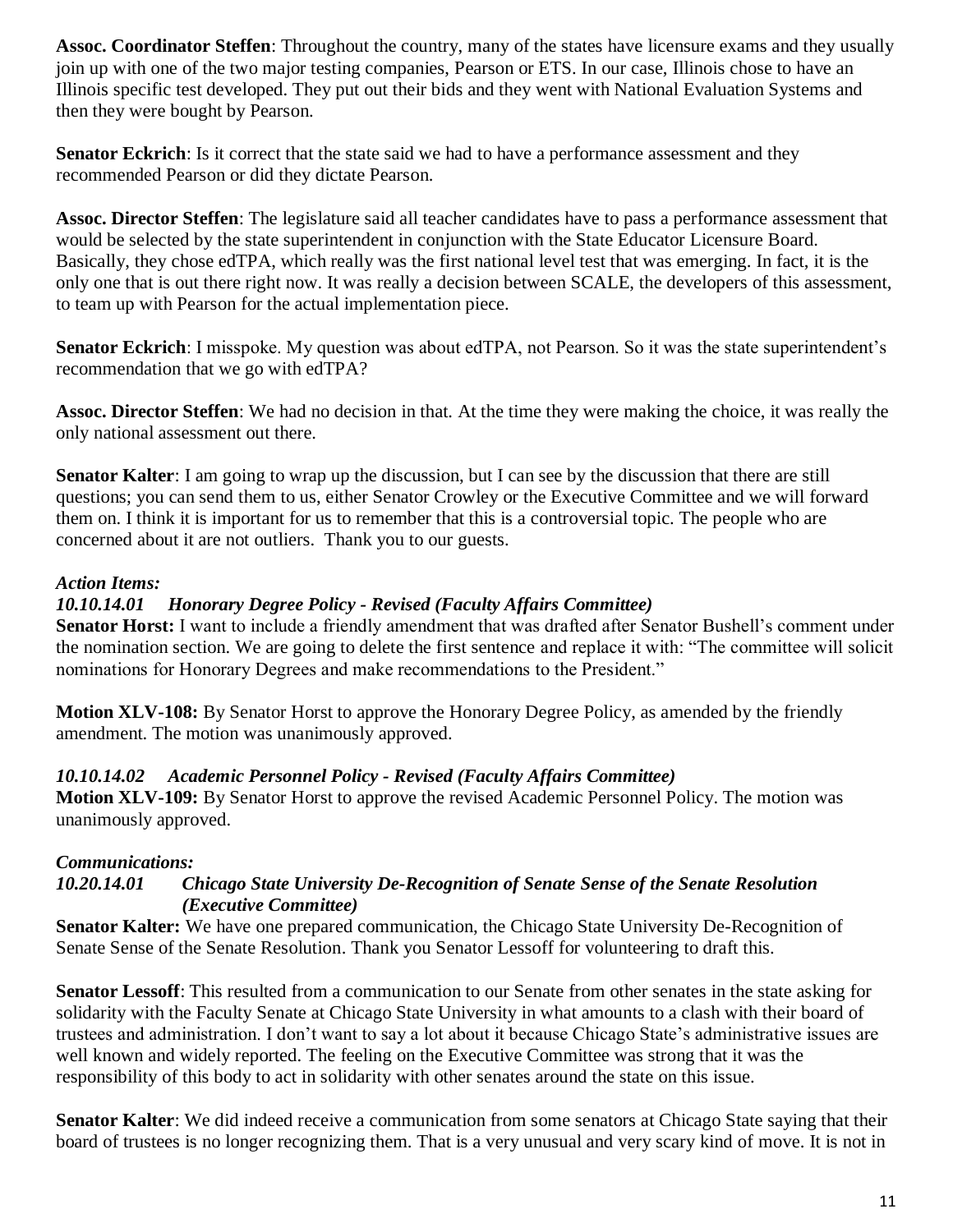the spirit of shared governance. We talked about this in Exec and decided to bring forth a Sense of the Senate Resolution.

**Motion XLV-110:** By Senator Lessoff, seconded by Senator Hoelscher, to approve the Sense of the Senate Resolution.

**Senator Horst**: The vice chair at Chicago State is another composer. He has been informing me for quite some time about the disrespect that the senate receives up there and I have heard that the administration comes with newspapers and just completely ignores the body. This has been an ongoing situation and I wholeheartedly support this resolution.

**Senator Marx**: Has the board provided any rationale for their ignoring the senate?

**Senator Kalter**: To my knowledge, no. The email that we received was a very short, one sentence email from the board secretary to the chair of that senate that said 'We are no longer sending you materials because we don't recognize you anymore.'

**Senator Lessof**f: The background of the clash was reported, among other places, in the *Chronicle of Higher Education.* There were all kinds of details about what lead to the board of trustees deciding that it didn't want to recognize the Chicago State Senate anymore. Ultimately, this was about the ongoing struggles over the faculty's lack of faith and trust in the administration.

**Senator Winger:** So the faculty no longer trusts the administration and, for good reason, I'm sure. Could you say a little more so that we know what we are endorsing?

**Senator Kalter**: One issue that came up in the meeting of the Council of Illinois University Senates was the plagiarism that was committed by the provost of that university, alleged at least, and was discovered by the chair of the senate there.

**Senator Winger**: In the provost's academic work?

**Senator Kalter**: Apparently so. There has also been I believe freedom of speech issues on the campus.

**Senator Winger**: On the administration side and the board is backing the administration?

**Senator Kalter**: Yes, the board has been backing the administration.

**Senator Winger**: How is this board appointed?

**Senator Kalter**: Boards are appointed by the governor of the state.

**Senator Holland**: This has been a very long dispute. Eight or ten years ago, I was hearing from the chair of their senate that they were having major disputes. Part of it had to do with the lack of input of faculty on any of their presidential searches and the faculty completely disagreed with the board about who the president would be.

**Senator Winger**: Are there any academics on the board?

**Senator Holland**: I have no idea, but I would guess probably not.

**Senator Eckrich**: What is the role of the president of the university? The resolution doesn't say anything about that. My understanding is that senates are advisory to the president. Where is the president on all of this?